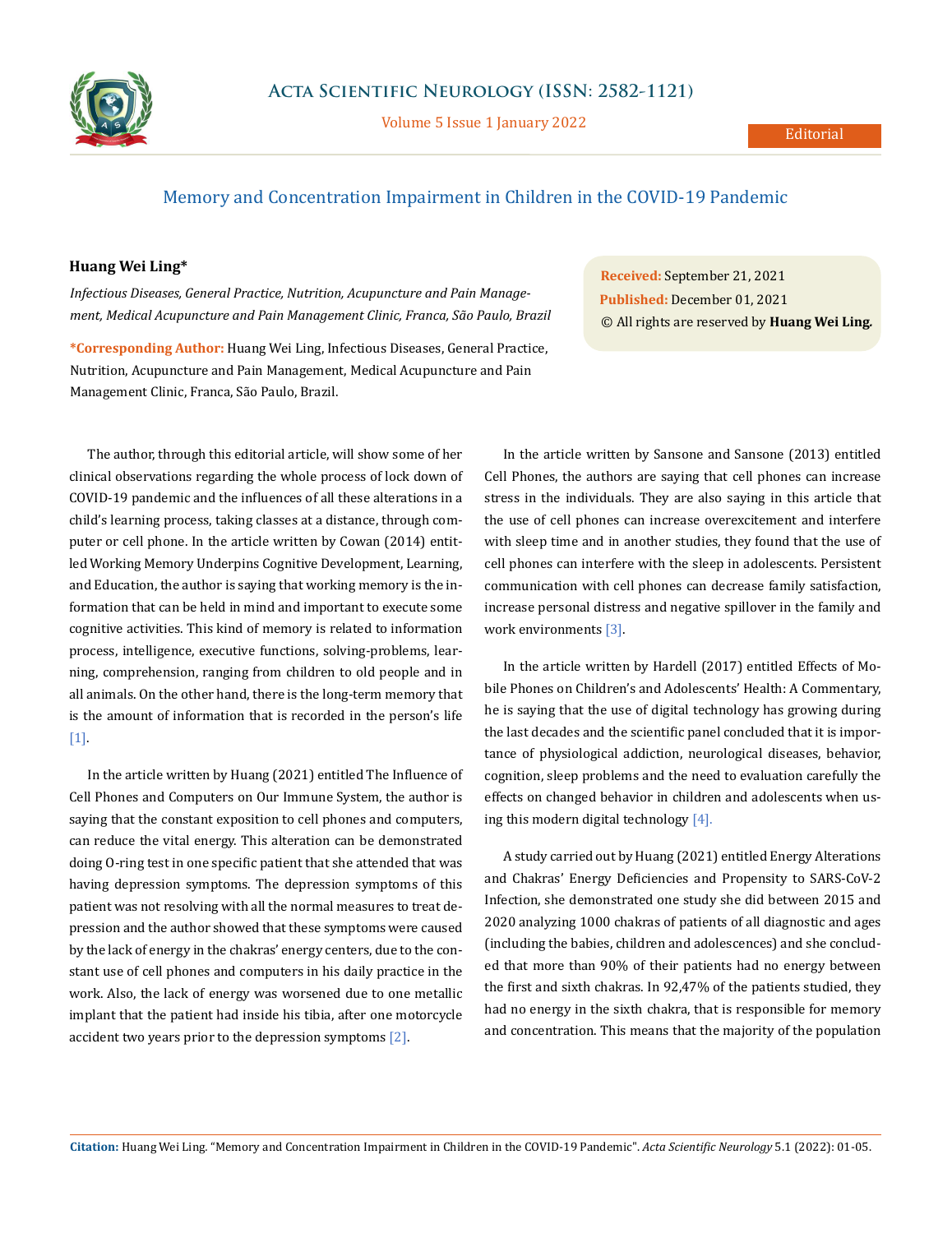nowadays are having problems related to memory and concentrations, even before the pandemic and the constant exposition to computers and cells phones in all age groups nowadays, especially in children are a very concern by the author, looking at the great exposition of this kinds of radiation day by day in this age group of patients [5].

There are other articles written by the author also demonstrating that children, even babies, are having chakras' energy centers deficient in energy, such as in the article written by Huang (2020) entitled Can We Treat Children With Chronic Respiratory Tract Infections Without Using Antibiotics?, and in the article also written by the author (2021) Energy Alterations and Chakras' Energy Deficiencies as the Main Cause of Rhinitis. In both articles, the author is showing cases reports that demonstrates that children with chronic respiratory tract infections and rhinitis symptoms have chakras' energy centers deficient in energy and the treatment of this condition is of paramount importance in treating the cause of the clinical manifestations and not just the symptoms [6,7].

These energies in the chakras energy centers are usually invisible by the naked eyes and their function are to send energy to all glands, cells and systems to maintains and sends energy to the entire system to enable them to perform their normal activities  $[8]$ .

In the article written by Chase (2018) entitled The Geometry of Emotions: Using Chakra Acupuncture and 5-Phase Theory to Describe Personality Archetypes for Clinical Use, he is correlating the chakras' energy centers with emotions that corresponds to the five massive organs in traditional Chinese medicine or five elements of the Five Elements theory [9].

Therefore, measuring the energy from the chakras' energy centers, the author will be measuring the energy of the five massive organs in traditional Chinese medicine which are Liver (first chakra). Heart (third chakra), Spleen (fifth chakra) , Lung (fourth chakra) and Kidney (first chakra) [8].

- The first chakra corresponds to Wood element and is represented by the Liver which is responsible for the eye and vision [8].
- The second chakra represents the Water element and corresponds to the Kidney that is responsible for the ear and hearing [8].
- The third chakra corresponds to the Fire element and represents the Heart, which is responsible for speech, communication, and the sleeping process [8].
- The fourth chakra represents the Metal element (Lung) and it is responsible for sense of smell and for the distribution of energy in the body [8].
- The fifth chakra corresponds to the Earth element (Spleen) and it is responsible for the sense of taste, absorption of nutrients and for Blood production [8].
- The sixth chakra is responsible for the process of memory and concentration and is commanded by the energy of the Kidney (second chakra). This chakra is very compromised in all patients studied by the author, even when the patients are not complaining that symptoms at the moment of the first appointment, that are the energy for maintain the memory and concentration. In this study, the author is demonstrating that even children, adolescents and babies are having chakras' energy centers deficient in energy in this specific chakra, and for this reason, all the children and adolescents that are having virtual classes due to lock-down or due to virtual classes due to this pandemic, are having problems in memorizing and concentrating during their class, due to these energy deficiencies [5].
- The seventh chakra is the spiritual chakra and represents the individual's divine connection with God  $[8]$ .

Like the lock down isolation process, to do not overload health facilities, children all over the world had to stay at home and take classes through the use of cell phones and computers. In the article written by Bonal and Gonzalez (2020) entitled The impact of lockdown on the learning gap: family and school divisions in times of crisis, they are saying in this article that exists a learning gap between different social backgrounds in Spain. Middle class families were able to maintain the high standards educations while children with low social economic families have fewer opportunities to learn in relation to school work and after school activities [10].

The same situation we can find in Brazil, where children who study in public schools that came from poorer families, had very compromised study processes, because many families were unable to have a computer at home or if they had, it was only one

**Citation:** Huang Wei Ling*.* "Memory and Concentration Impairment in Children in the COVID-19 Pandemic". *Acta Scientific Neurology* 5.1 (2022): 01-05.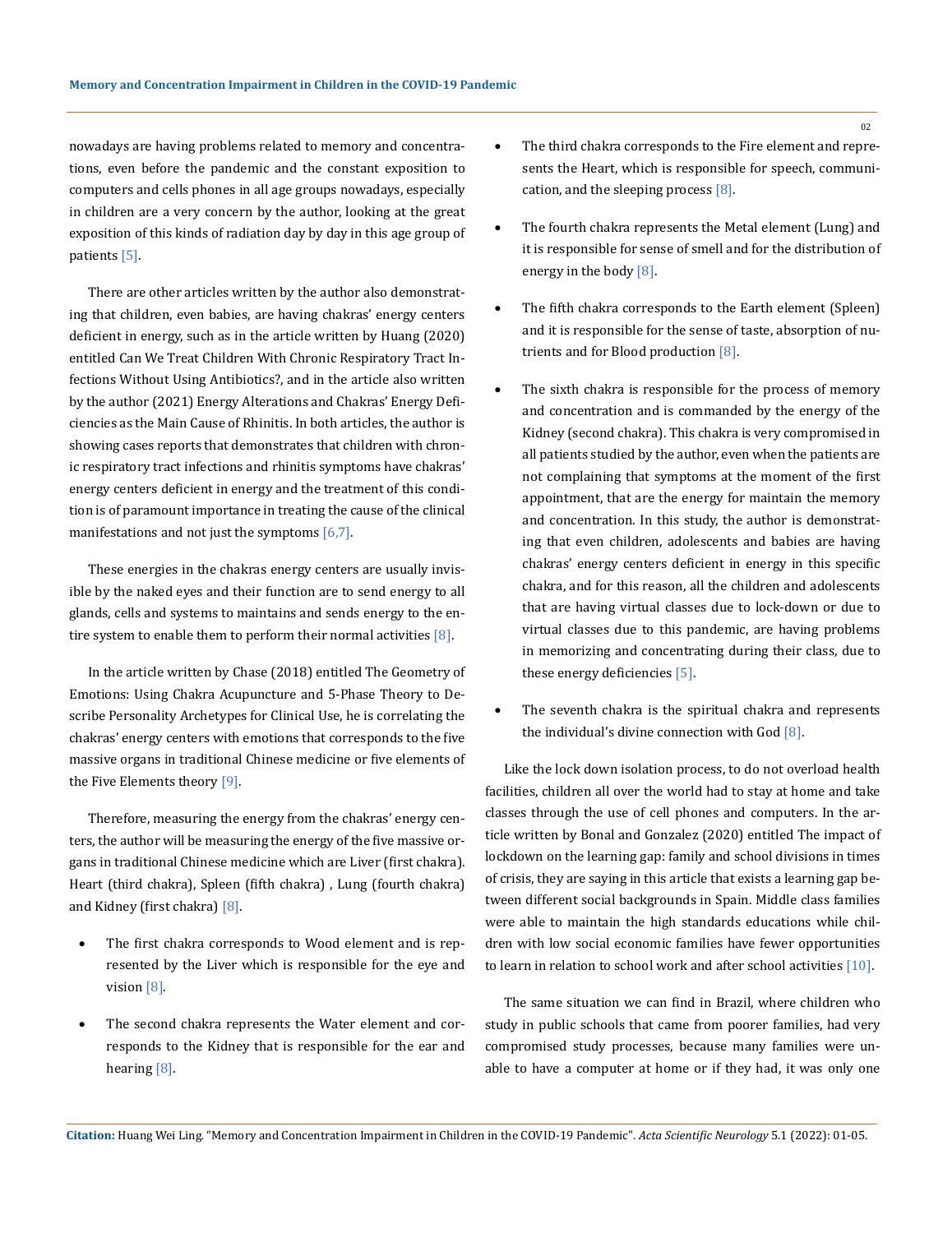cell phone for the whole family, and the teaching process was not effective for these children, like the process that was happening in Catalonia, in Spain [10].

But in this article, they are not correlating the deficiency of energy with the difficulties that these children could be having in the learning process, due to alterations of the chakras' energy centers, prior to the pandemic and could be worsening, due to constant and increased exposition to the electromagnetic radiation from the cell phones and computers, that quite the entire population in the globe is affected nowadays, due to lock down process, in the CO-VID-19 pandemic [2].

In all these learning process in COVID-19 pandemic, there are some different points that need to be analyzed because there are the difficulties in having cell phones and computers to children with low socio-economic families, that are from third world countries, like in Brazil and the second problem is how the use of all these devices is affecting the whole population in the world, including the babies, children, adolescents, that is affected in these pandemic process [2,5].

In the article written by Araujo et al. (2020) entitled The potential impact of the COVID-19 pandemic on child growth and development: a systematic review, the authors are saying that restrictive and social reconfiguration and demonstrated in some studies that the sleep routine and daily activities are altered in the social isolation and the increase in the use of TV's, cell phones and tablets increased and reducing the time for outdoors activities [11].

In Brazil, there are parents that have themselves often have to pay other teachers outside of school for these teachers to teach the subject to their children because they were unable to teach the children because they themselves were illiterate. Several problems these children are experiencing with this pandemic, in relation to the process of education in these distance schools [11].

The author in her work on a daily basis attended a child with complaints of deficit of attention, anxiety and hyperactivity, who received warning from the teacher for not being quiet inside the classroom and unable to concentrate [2].

In this pandemic process, there were no more classes at non private school in Brazil and these children wants to return their classes inside the schools because most of them are complaining that they cannot maintain concentration on the cell phone and computer screen. It is very difficult for them [2].

The author, analyzing the energy of these children, realized that they all have in common the energy deficiency of the memory and concentration (sixth chakra) before the onset of the pandemic. This chakra is commanded by the energy of the kidney (second chakra) [5].

In one of the author's trips to participate in a congress abroad, she observed that in the next row in the airplane, there was a couple with a boy aged about 6 to 8 months, crying on his father's lap. The author realized the way the couple used to calm the child was to turn on the tablet and put on a child's program with children's drawings and so the child stopped crying [2].

The author wants to say that with the modernization of the communication with the implementation of 5G technology, all these devices are now important for the human's life nowadays but the costs involved in the harmful effects that these devices are causing to all humans cannot be estimated until now, because all diseases nowadays, have in the background, energy deficiencies in the chakras' energy centers, being one of the causes, the constant exposition the electromagnetic waves and it is affecting the whole population in this planes earth [2].

Contrary to what Western medicine advocates, all internal organs are interconnected and therefore to treat the sixth chakra, we need to treat the energy of the Kidney, which receives energy from the Lung and this last organ receives energy from the Spleen The latter receives energy from the Heart, which receives energy from the Liver and Liver receives energy from the Kidney, closing the entire cycle [8].

Therefore, in the treatment of these children with deficit of attention and loss of memory and concentration, we must tone the energy of Kidney and all the deficient internal organs, because one depends on the other energy. This process makes children calmer, more concentrated in front of the cell phones, computer screen, and starts to have a deeper sleep and repairman [12].

This process was explained by the author in the publication written by her (2019) Why anxiety does not improve with the use of psychotropic medications [12].

**Citation:** Huang Wei Ling*.* "Memory and Concentration Impairment in Children in the COVID-19 Pandemic". *Acta Scientific Neurology* 5.1 (2022): 01-05.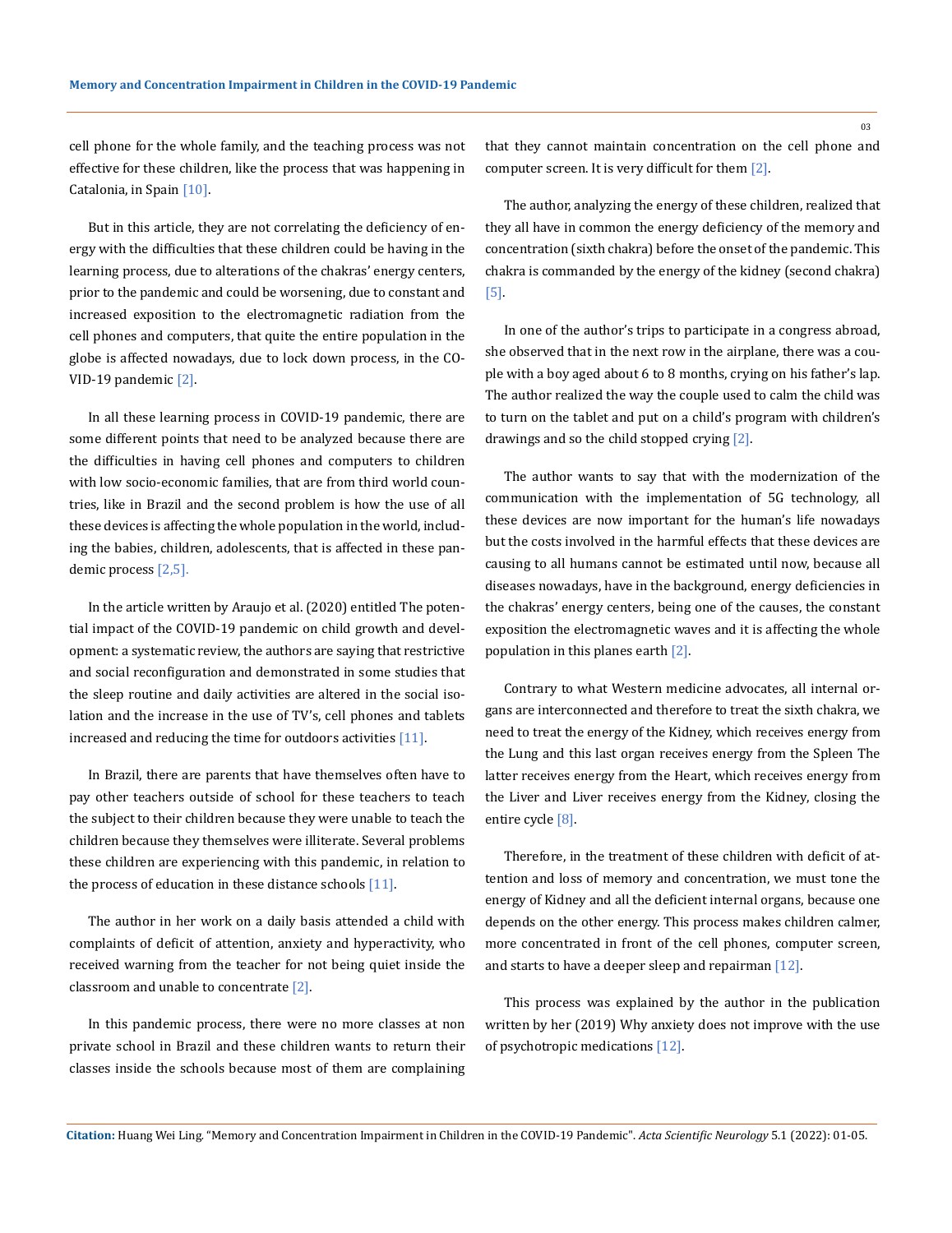The treatment of memory and concentration loss in these patients starts with dietary guidance that, in order to try to tone the energy of the Spleen, avoiding the ingestion of cow's milk, cold liquid, raw foods and sweets, because energy from the Spleen is the door input for nutrient absorption for the entire body  $[8]$ .

To avoid or treat the energy deficiency in the Kidney (second chakra) the patient is normally advised to avoid the ingestion of coffee, matte tea and soda [13].

And to avoid psychomotor agitation and anxiety, the author usually advises to avoid fried foods, avoid chocolate, honey, coconut, alcoholic beverages, melted cheese, which are foods that promote the formation of internal Heat, responsible for symptoms of anxiety and agitation, among other symptoms [8,12,13].

The use of highly concentrated medications in this type of pathology should be avoided in accordance with the Arndt Shultz Law. In this law, created by two German researchers in 1888, they are saying that medications in highly concentrations reduces the vital energy and can worsen even more this vital energy that is already low, showed in the article written by the author (2021). Energy Alterations and Chakras' Energy Deficiencies and Propensity to SARS-CoV-2 Infection [5].

Therefore, use of highly diluted medicines in all these patients, have their highest recommendation currently. When using the theory created by the author entitled Constitutional Homeopathy of the Five Elements based on Traditional Chinese Medicine, in which the author wrote in 2015, but was only published in 2020, the author linked the use of homeopathic medicines with traditional Chinese medicine reasoning theories [14].

According to Hippocrates (c. 460 BC - c. 370 BC), father of Medicine, we must use older medicines before the current medical practice. In this way, the author uses homeopathy medications which was created by Hahnemann (1755 - 1843), with traditional Chinese medicine, whose theory has been in existence for over 5,000 years [15,16].

Special attention should be given to all children who inhabit this planet because they are all with low energy pattern and more likely to acquire any chronic disease. Currently, as published by the author (2021) in the article Are We Vaccinating Immunocompetent or Immunocompromised People for COVID-19? the author is saying that we are giving vaccination to immunocompromised patient and not to immunocompetent patients and in the article written by Huang (2021) in process of publication entitled Why Are Pediatric Patients Being Infected with SARS-CoV-2 and Becoming Sick? [17].

Understanding the mechanism of disease formation from its energy point of view is essential to know how to do the prevention and treatment measures of this pandemic of COVID-19 because, according to the types of population we have today, we can know what kind of medication we will use to medicate our patients today. This speech was published by the author in the article Is the Population in the World the Same as in the Past? in which the author describes the different energies of the population of our planet today where she describes what is the most appropriate type of medication for treating the population which is, according to the author, to the use of highly diluted medicine, such as homeopathies nowadays [18].

So, to conclude this editorial article, the author wants to finalize and say that our babies, children and adolescents are deficient in energy in the chakras' energy centers before the pandemic and could be probably worsening in the lock-down process in the CO-VID-19 pandemic, due to increase exposition to electromagnetic waves to have classes virtually, Special attention in these population we need nowadays, because they represents the future of our planet and we need to take care of these energy deficiencies to the normal growth in all areas of these patients, to prevent the evolution to more serious diseases, such as diabetes, hypertension, myocardial infarction, depression, anxiety, panic syndrome, all types of cancer, etc. as the author published in several articles, demonstrating that what all these pathologies have in common nowadays, are chakras' energy centers deficient in energy. And the treatment of these condition in our children nowadays, is of paramount importance to them to have memory and concentration because, what the author is showing in this article , is that the majority of our children and adolescents are not having normal memory and concentration , and these problem need to the fixed in all children, to prevent other consequences from this learning difficulties that could generate other diseases also, because all came from the same root, that are the energy deficiencies [8,12,19,20].

**Citation:** Huang Wei Ling*.* "Memory and Concentration Impairment in Children in the COVID-19 Pandemic". *Acta Scientific Neurology* 5.1 (2022): 01-05.